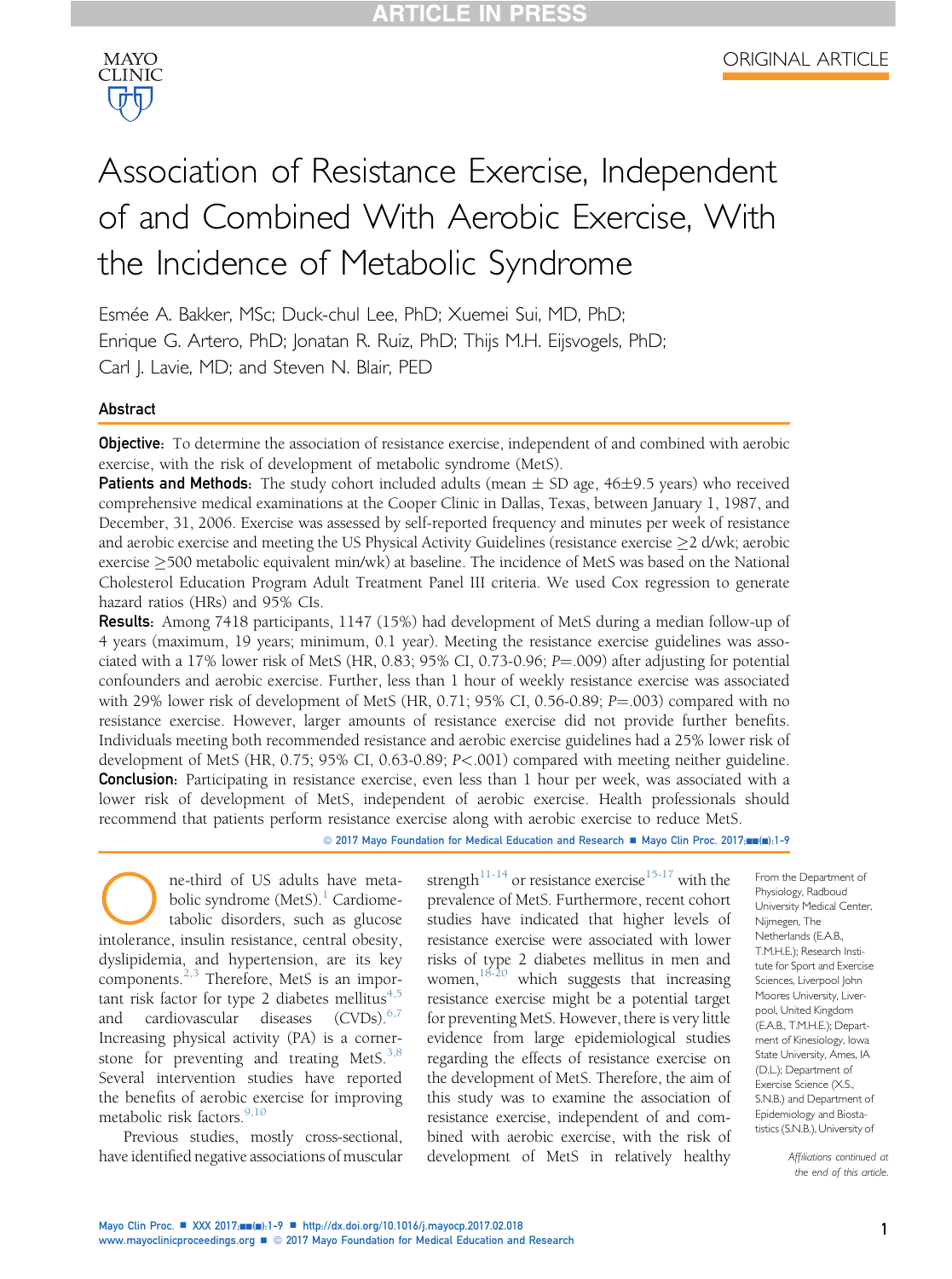middle-aged adults. We hypothesized that resistance exercise lowers the risk of development of MetS and that the combination of resistance and aerobic exercise might be more strongly associated with lower risk than either one independently.

### PATIENTS AND METHODS

### Study Population

The Aerobics Center Longitudinal Study is a cohort of men and women who received extensive preventive medical examinations at the Cooper Clinic in Dallas, Texas, between January 1, 1987, and December 31, 2006. Of the 10,243 participants, we excluded 836 individuals with a history of myocardial infarction, stroke, or cancer and 1989 individuals with MetS at baseline. Our final sample included 7418 individuals (1384 women [19%]). The participants were predominantly non-Hispanic whites, well educated, and employed in, or retired from, professional or executive positions.<sup>[21](#page-8-0)</sup> The Cooper Institute institutional review board approved the study annually, and written informed consent was obtained from participants before data collection at baseline and during follow-up examinations.

### Clinical Examination

All participants underwent comprehensive medical examinations at baseline, including body composition assessments, blood chemistry analyses, blood pressure measurements, electrocardiography, physical examination, and detailed medical history questionnaire. Body mass index (BMI) was calculated from measured weight and height squared (kg/m<sup>2</sup>). Waist circumference was measured with anthropometric tape at the umbilicus level. Blood chemistry analyses, measuring triglyceride, high-density lipoprotein cholesterol (HDL-C), and fasting glucose levels, were obtained with automated bioassays after 12-hour fasting. Resting systolic and diastolic blood pressure were measured by standard auscultatory methods after 5 minutes of seated rest and calculated as the average of at least 2 readings separated by 2 minutes.

Age, sex, smoking status, alcohol consumption, personal history of physiciandiagnosed CVD, cancer, and parental history of CVD, hypertension, and diabetes were assessed by a medical history questionnaire. Heavy alcohol drinking was defined as more than 14 alcoholic drinks per week for men and more than 7 for women.<sup>[22](#page-8-0)</sup> The medical history questionnaire included a PA section on self-reported leisure time PA or recreational PA during the preceding 3 months. We classified aerobic exercise into 4 categories: inactive (0 metabolic equivalent [MET] min/wk), insufficient (1-499 MET min/wk), medium (500-999 MET min/wk), and high  $(≥1000$ MET min/wk) based on the 2008 US Physical Activity Guidelines.<sup>[23](#page-8-0)</sup>

### Assessment of Resistance Exercise

Self-reported resistance exercise was assessed in the medical history questionnaire. Participants were asked about the weekly frequency and average exercise duration (minutes) for each session of muscle-strengthening PA using either free weights or weight training machines over the preceding 3 months. We used frequency  $(0, 1, 2, 3, 4, \text{or} \geq 5 \text{ times/wk})$  and total amount (0, 1-59, 60-119, 120-179, and  $\geq$ 180 min/wk) of resistance exercise as well as meeting the 2008 Physical Activity Guidelines for resistance exercise ( $\geq$ 2 times/wk<sup>[23](#page-8-0)</sup>) as our main exposures. The total amount of resistance exercise was calculated by multiplying frequency of exercise with the average minutes per session.

### Ascertainment of MetS

Participants were classified as having MetS using the criteria of the National Cholesterol Education Program Adult Treatment Panel  $III<sup>3</sup>$  $III<sup>3</sup>$  $III<sup>3</sup>$  at both baseline and follow-up. MetS was based on the presence of 3 or more of the following risk factors: (1) abdominal or central obesity (waist circumference >102 cm in men and >88 cm in women), (2) fasting hypertriglyceridemia (triglyceride level  $\geq$ 150 mg/dL [to convert to mmol/L, multiply by 0.0113]), (3) low HDL-C level (<40 mg/dL in men and <50 mg/dL in women [to convert to mmol/L, multiply by 0.0259]), (4) high blood pressure  $(\geq 130/85$  mm Hg or history<br>of physician-diagnosed hypertension), and physician-diagnosed hypertension), and (5) high fasting glucose level ( $\geq$ 100 mg/dL [to convert to mmol/L, multiply by 0.0555] or history of physician-diagnosed diabetes). Follow-up time was calculated from the baseline examination to the first event of MetS or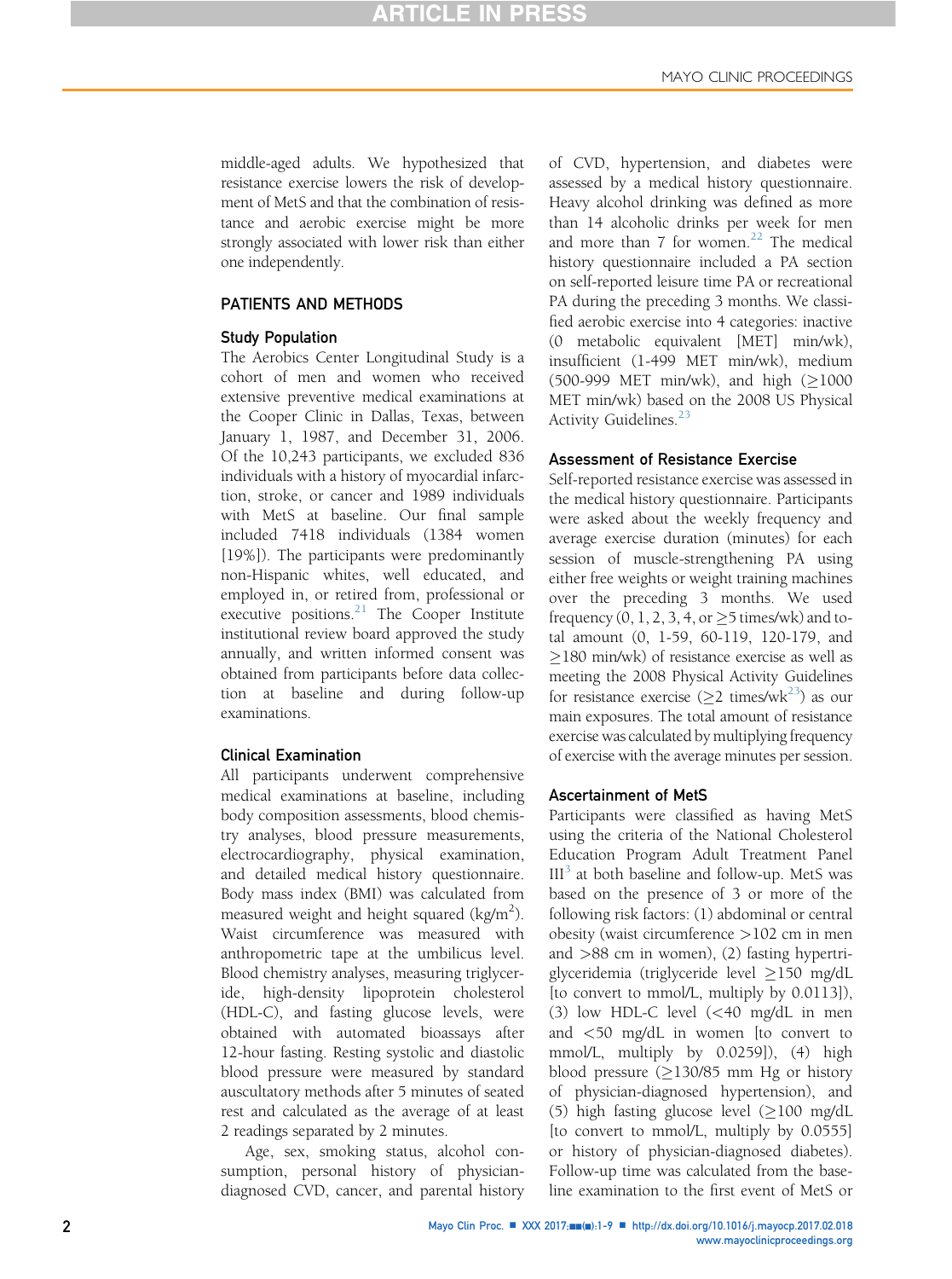### <span id="page-2-0"></span>RESISTANCE EXERCISE AND METABOLIC SYNDROME

| Exercise <sup>e.p.c</sup>                  |                              |                 |                  |                 |                 |         |  |
|--------------------------------------------|------------------------------|-----------------|------------------|-----------------|-----------------|---------|--|
|                                            | Resistance exercise (min/wk) |                 |                  |                 |                 |         |  |
|                                            | $\overline{0}$               | $1 - 59$        | $60 - 119$       | $120 - 179$     | >180            |         |  |
| Characteristic                             | $(n=4633)$                   | $(n=670)$       | $(n=1061)$       | $(n=502)$       | $(n=552)$       | P value |  |
| Age (y)                                    | $46.7 + 9.7$                 | $45.9 \pm 8.3$  | $46.2 + 9.0$     | $45.1 \pm 9.5$  | $43.7 \pm 10.1$ | 100.5   |  |
| Sex (male)                                 | 3795 (82)                    | 568 (85)        | 856 (81)         | 369(74)         | 446 (81)        | &001    |  |
| BMI $(kg/m2)$                              | $25.3 \pm 3.2$               | $24.9 \pm 2.9$  | $24.9 \pm 3.0$   | $24.8 \pm 3.2$  | $24.8 \pm 3.1$  | < 0.001 |  |
| Current smokers                            | $522$ (11)                   | 56 $(8)$        | 93(9)            | 57 $(11)$       | $60$ (11)       | .04     |  |
| Heavy alcohol drinking                     | 562(12)                      | 77(11)          | 132(12)          | 60(12)          | 64(12)          | .98     |  |
| Aerobic exercise (MET min/wk)              |                              |                 |                  |                 |                 | < 0.001 |  |
| $\Omega$                                   | 1125(24)                     | 40(6)           | 45(4)            | 32(6)           | 42(8)           |         |  |
| $1 - 499$                                  | 708(15)                      | 89(13)          | 117(11)          | 65(13)          | 73(13)          |         |  |
| 500-999                                    | 899(19)                      | 135(20)         | 246(23)          | 115(23)         | 95(17)          |         |  |
| > 1000                                     | 1901(41)                     | 406(61)         | 653 (62)         | 290 (58)        | 342 (62)        |         |  |
| Abnormal ECG                               | 387(8)                       | 53(8)           | 69(7)            | 29(6)           | 34(6)           | .05     |  |
| Parental history of cardiovascular disease | 1177(25)                     | 162(24)         | 255(24)          | 130(26)         | 132(24)         | .79     |  |
| Parental history of hypertension           | 1602(35)                     | 251(37)         | 379 (36)         | 191(38)         | 184(33)         | .28     |  |
| Parental history of diabetes               | 632(14)                      | 91(14)          | 134(13)          | 61(12)          | 67(12)          | .71     |  |
| Metabolic syndrome                         |                              |                 |                  |                 |                 |         |  |
| Waist circumference (cm)                   | $88.5 \pm 11.0$              | $86.8 \pm 10.3$ | $86.0 \pm 10.7$  | $84.5 + 11.1$   | $84.9 \pm 10.3$ | < 0.001 |  |
| Triglycerides (mg/dL)                      | 103.4±59.6                   | $92.9 \pm 44.3$ | $97.0 \pm 52.4$  | $96.0 \pm 53.1$ | 94.4±59.6       | < 0.001 |  |
| HDL-C (mg/dL)                              | $53.0 \pm 14.5$              | $55.0 \pm 14.6$ | $55.1 \pm 14.4$  | $56.6 \pm 14.7$ | 54.9±14.3       | < 0.001 |  |
| Systolic blood pressure (mm Hg)            | 119±13                       | 119±13          | 119±13           | 119±13          | $120 \pm 13$    | .67     |  |
| Diastolic blood pressure (mm Hg)           | 79±9                         | 80±9            | 79 <sup>±9</sup> | 79±10           | 80±9            | .62     |  |
| Fasting glucose (mg/dL)                    | $96.2 \pm 10.1$              | $96.5 \pm 13.0$ | $96.2 \pm 11.9$  | $95.6 \pm 11.4$ | $96.2 \pm 13.3$ | .77     |  |

TABLE 1. Baseline Characteristics of the 7418 Participants Stratified by Weekly Minutes of Resistance Exercise<sup>a,b,c</sup>

<sup>a</sup>BMI = body mass index; ECG = electrocardiographic findings; HDL-C = high-density lipoprotein cholesterol; MET = metabolic equivalent.

 $b_{\text{Data}}$  are presented as mean  $\pm$  SD or No. (percentage) of participants.<br>SL conversion fectors: To convert trial register to mmol/L multiply by (

<sup>c</sup>SI conversion factors: To convert triglycerides to mmol/L, multiply by 0.0113; to convert HDL-C to mmol/L, multiply by 0.0259; to convert glucose to mmol/L, multiply by 0.0555.

the last follow-up examination through 2006 for individuals who did not have development of MetS.

### Statistical Analyses

Baseline characteristics were summarized as mean and SD for continuous variables and as number and percentage for categorical variables. Baseline differences for participants with different amounts of resistance exercise were examined using analysis of variance for continuous variables and  $\chi^2$  tests for categorical variables.

Cox proportional hazards regression was used to compute hazard ratios (HRs) and their 95% CIs for MetS across different amounts and frequencies of resistance exercise. Participants who reported no resistance exercise were used as the reference category. The regression models were adjusted for age, sex, examination year, BMI, current smoking, heavy alcohol drinking, abnormal electrocardiographic findings, parental history of CVD, hypertension, and diabetes, and aerobic exercise (inactive, insufficient, medium, and high). In addition, we examined the independent and combined effects of meeting aerobic ( $\geq$ 500 MET min/wk<sup>23</sup>) and/or resistance exercise guidelines on the risk of development of MetS in the combined analyses.

To examine potential effect modification by sex in the association between resistance exercise and incident MetS, we tested interaction terms of sex and resistance exercise using Cox regression. In addition, we compared risk estimates in sex-stratified analyses. We did not find any significant interaction  $(P=.56)$ , and trends of development of MetS in men and women were similar. Therefore, we presented the results of pooled analyses. All statistical tests were 2-sided, and significance was set at P<.05. All analyses were conducted using SAS statistical software, version 9.4 (SAS Institute).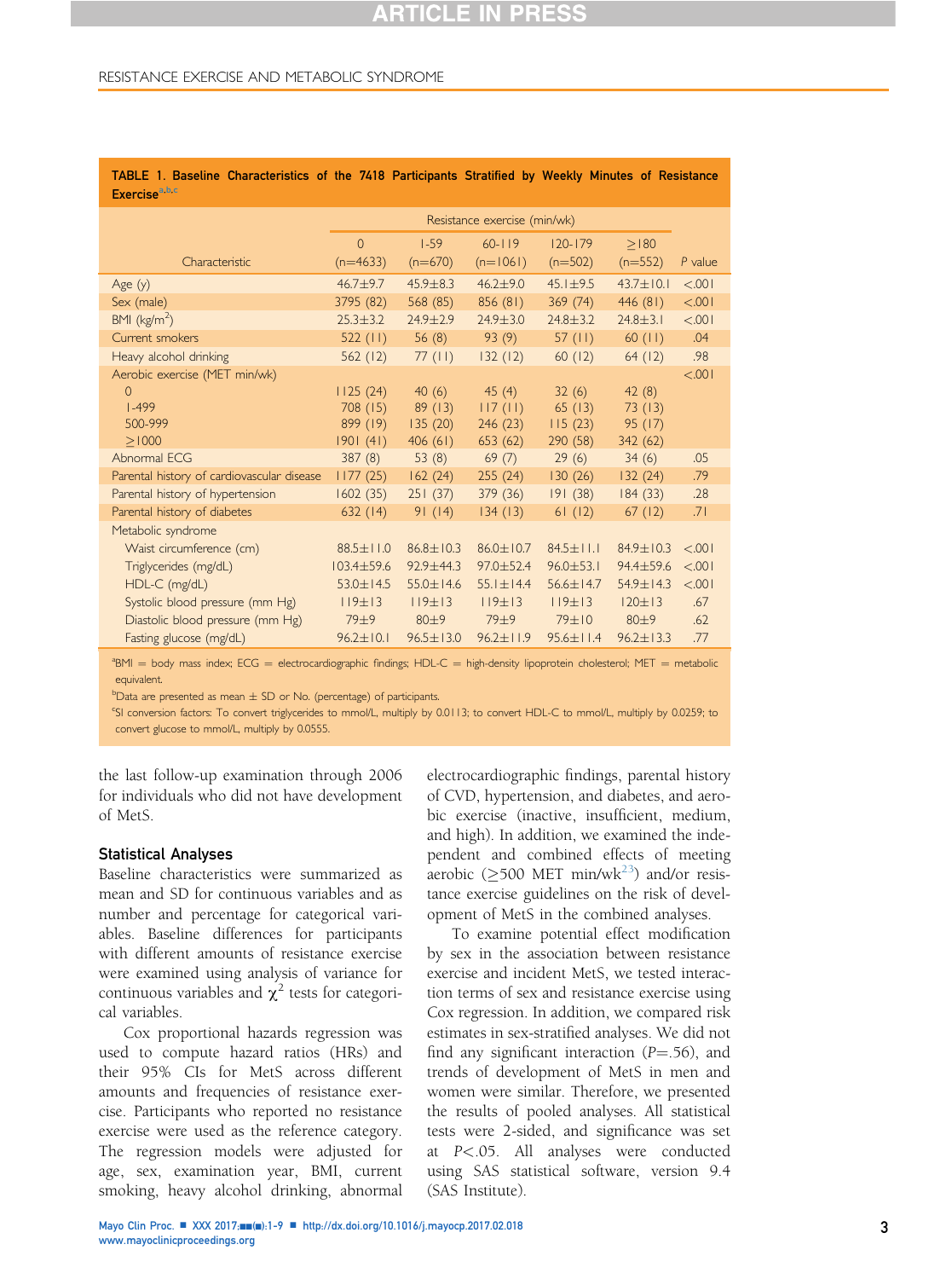| Minutes of Resistance Exercise <sup>a</sup> |              |            |                                |                        |                        |  |  |  |  |  |
|---------------------------------------------|--------------|------------|--------------------------------|------------------------|------------------------|--|--|--|--|--|
|                                             | No. (%) of   | No. of     | Adjusted hazard ratio (95% CI) |                        |                        |  |  |  |  |  |
| Variable                                    | participants | MetS cases | Model I <sup>b</sup>           | Model $2c$             | Model 3 <sup>d</sup>   |  |  |  |  |  |
| Weekly minutes of resistance exercise       |              |            |                                |                        |                        |  |  |  |  |  |
| $\Omega$                                    | 4633(62)     | 816        | 1.00 [Reference]               | 1.00 [Reference]       | 1.00 [Reference]       |  |  |  |  |  |
| $1 - 59$                                    | 670(9)       | 80         | $0.62$ (0.49-0.78)             | $0.69(0.55-0.86)$      | $0.71(0.56-0.89)$      |  |  |  |  |  |
| $60 - 119$                                  | 1061(14)     | 4          | $0.83(0.69-0.99)$              | $0.93(0.77 - 1.11)$    | $0.96$ (0.80-1.16)     |  |  |  |  |  |
| $120 - 179$                                 | 502(7)       | 51         | $0.66$ (0.50-0.88)             | $0.78$ $(0.59 - 1.04)$ | $0.81$ (0.61-1.07)     |  |  |  |  |  |
| >180                                        | 552(7)       | 59         | $0.65(0.50-0.85)$              | $0.76$ $(0.58-0.99)$   | $0.78$ $(0.60 - 1.02)$ |  |  |  |  |  |
| P for trend                                 |              |            | 100.5                          | .006                   | .03                    |  |  |  |  |  |
| Any resistance exercise                     |              |            |                                |                        |                        |  |  |  |  |  |
| No (0 min/wk)                               | 4633(62)     | 816        | 1.00 [Reference]               | 1.00 [Reference]       | 1.00 [Reference]       |  |  |  |  |  |
| Yes $( \geq 1$ min/wk)                      | 2785 (38)    | 331        | $0.71(0.62 - 0.80)$            | $0.80(0.71-0.91)$      | $0.83$ $(0.72 - 0.95)$ |  |  |  |  |  |
| Weekly frequency of resistance exercise     |              |            |                                |                        |                        |  |  |  |  |  |
| $\circ$                                     | 4633(62)     | 816        | 1.00 [Reference]               | 1.00 [Reference]       | 1.00 [Reference]       |  |  |  |  |  |
|                                             | 206(3)       | 22         | $0.80(0.53 - 1.23)$            | $0.81$ (0.53-1.24)     | $0.83$ $(0.54 - 1.27)$ |  |  |  |  |  |
| $\overline{2}$                              | 766(10)      | 83         | $0.72$ $(0.58-0.91)$           | $0.81$ (0.65-1.02)     | $0.84$ (0.67-1.06)     |  |  |  |  |  |
| 3                                           | 221(16)      | 163        | $0.77(0.65-0.91)$              | $0.86$ (0.72-1.01)     | $0.88$ $(0.74 - 1.05)$ |  |  |  |  |  |
| $\overline{4}$                              | 339(5)       | 32         | $0.48(0.34-0.68)$              | $0.60(0.42 - 0.86)$    | $0.62$ $(0.44 - 0.89)$ |  |  |  |  |  |
| >5                                          | 253(3)       | 31         | $0.66$ (0.46-0.95)             | $0.79$ $(0.55 - 1.13)$ | $0.81(0.56 - 1.16)$    |  |  |  |  |  |
| P for trend                                 |              |            | 100.                           | .001                   | .005                   |  |  |  |  |  |
| Recommended resistance exercise             |              |            |                                |                        |                        |  |  |  |  |  |
| No (< 2 d/wk)                               | 4839 (65)    | 838        | 1.00 [Reference]               | 1.00 [Reference]       | 1.00 [Reference]       |  |  |  |  |  |
| Yes $(≥2$ d/wk)                             | 2579 (35)    | 309        | $0.71(0.62 - 0.80)$            | $0.81(0.71-0.92)$      | $0.83$ $(0.73-0.96)$   |  |  |  |  |  |

### <span id="page-3-0"></span>TABLE 2. Hazard Ratios for Metabolic Syndrome in 7418 Study Participants Stratified by Weekly Frequency and Minutes of Resistance Exercise<sup>a</sup>

 $^{\text{a}}$ MetS = metabolic syndrome.

<sup>b</sup>Adjusted for age, sex, and examination year.

c Adjusted for model 1 plus body mass index, current smoking, heavy alcohol drinking, abnormal electrocardiographic findings, and parental history of cardiovascular disease, hypertension, and diabetes.

<sup>d</sup>Adjusted for model 2 plus aerobic exercise (inactive, insufficient, medium, and high).

### RESULTS

Among 7418 participants, 1147 (15%) had development of MetS during a median follow-up of 4 years (maximum, 19 years; minimum, 0.1 year) ([Table 1](#page-2-0)). Among individuals who participated in resistance exercise (2785 [38%]), resistance exercise was most frequently performed for 60 to 119 min/wk (1061 [38%]). Compared with individuals not performing resistance exercise, individuals with higher levels of resistance exercise were more likely to be younger, leaner (lower BMI and waist circumference), and aerobically active. However, the proportion of men decreased with higher levels of resistance exercise. Individuals who participated in resistance exercise were also less likely to smoke and had more favorable lipid profiles (lower triglycerides and higher HDL-C levels; all P<.05).

Performing any resistance exercise was associated with a 17% lower risk of development of MetS (HR, 0.83; 95% CI, 0.72-0.95; P=.006) after adjusting for potential confounders, including aerobic exercise levels in the fully adjusted model 3 (Table 2). Meeting the resistance exercise guidelines had a similar 17% lower risk of MetS (HR, 0.83; 95% CI, 0.73-0.96;  $P = .009$ ) in the full model (model 3). Furthermore, we found that resistance exercise at 1 to 59, 60 to 119, 120 to 179, and 180 or more minutes per week were all associated with lower HRs for MetS (all P<.05) compared with no resistance exercise after adjusting for age, sex, and examination year (model 1). However, after further adjustment for other potential confounders and aerobic exercise levels (model 3), only 1 to 59 minutes per week of resistance exercise was associated with a 29% reduced risk of MetS (HR, 0.71; 95% CI, 0.56-0.89; P=.003). We also found that 4 days per week of resistance exercise was associated with a 38% lower risk of development of MetS (HR, 0.62; 95% CI, 0.44-0.89;  $P = .009$  compared with no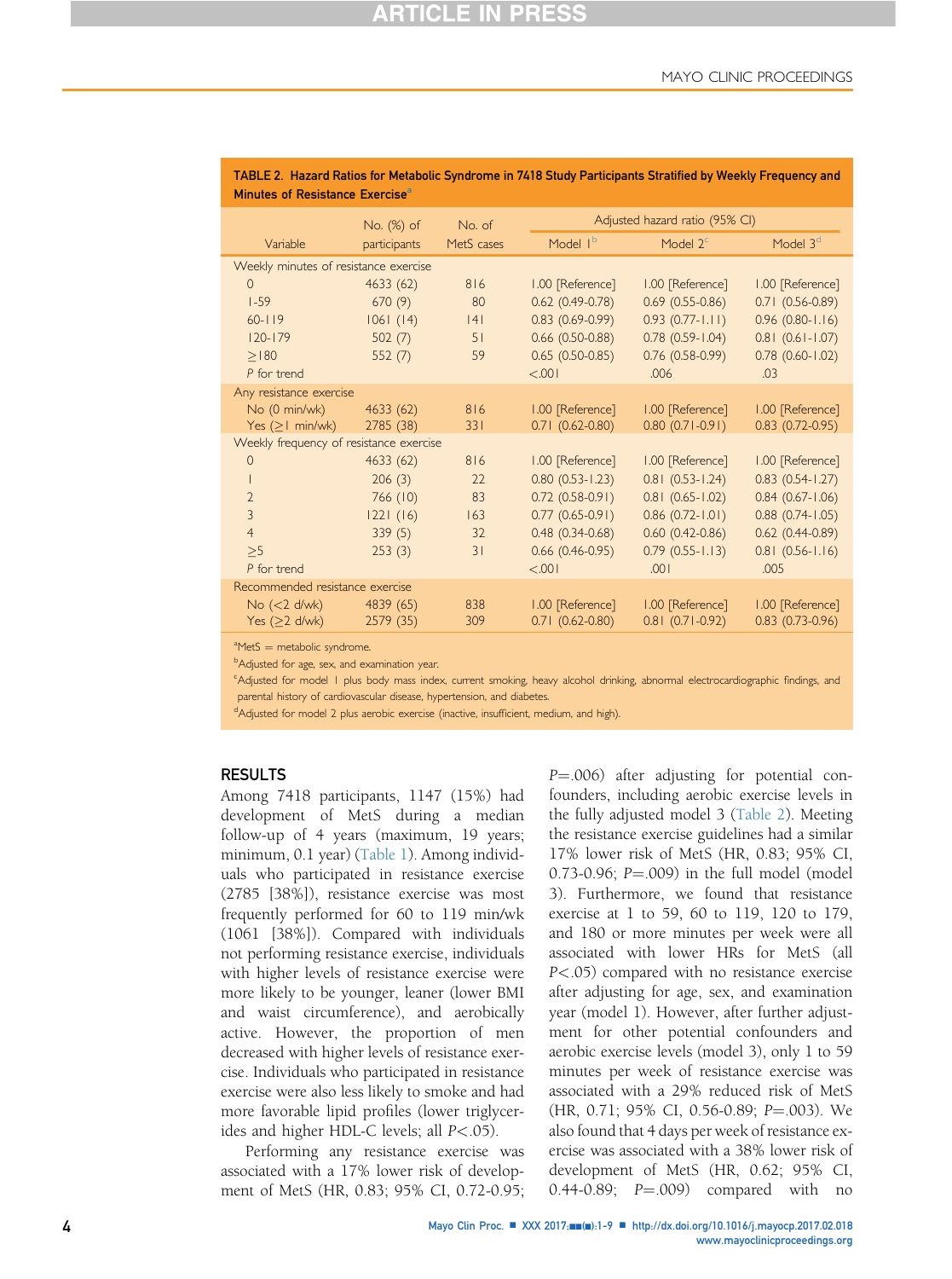### <span id="page-4-0"></span>RESISTANCE EXERCISE AND METABOLIC SYNDROME



FIGURE 1. Hazard ratios for metabolic syndrome by the combination of weekly frequency (1-2 vs  $\geq$ 3 times/ wk) and minutes of resistance exercise  $(0, 1-59, 60-119, 120-179,$  and  $>180$  min/wk). The dots indicate hazard ratios and the lines present 95% CIs. The model was adjusted for age (years), sex, examination year, body mass index (kg/m<sup>2</sup>), current smoking (yes/no), heavy alcohol drinking (yes/no), abnormal electrocardiographic findings (yes/no), parental history of cardiovascular disease, hypertension, and diabetes (yes/no for each), and aerobic exercise (inactive, insufficient, medium, and high). Analysis in the category of 180 minutes or more in 1 to 2 sessions of resistance exercise per week was not applicable (NA).

resistance exercise in the fully adjusted model (model 3). In additional analyses after further adjustment for the number of MetS risk factors (0, 1, or 2) at baseline, the results were virtually the same in that the risk of development of MetS was 14% lower in individuals performing any resistance exercise (HR, 0.86; 95% CI, 0.75-0.98;  $P = .02$ ), 14% lower in individuals meeting the recommended guidelines  $(HR, 0.86; 95\% \text{ CI}, 0.75{\text -}0.99; P = .03), 26\%$ lower in individuals performing resistance exercise less than 1 hour per week (HR, 0.74; 95% CI, 0.58-0.93; P=.01), and 33% lower in individuals performing resistance exercise 4 times per week (HR, 0.67; 95% CI, 0.47-0.95;  $P = .03$ ).

In addition, we examined the risk of MetS among individuals with the same total amount of weekly resistance exercise (minutes per week) but at different frequencies  $(1-2 \text{ vs } \geq 3 \text{ times/wk})$ . For example, some people may perform 2 hours of weekly

resistance exercise in 1 or 2 sessions, especially during weekends (so-called weekend warriors), whereas others may perform the same 2 hours of weekly resistance exercise in more than 2 sessions.

The joint analysis of frequency and total amount of resistance exercise (Figure 1) did not reveal any significant differences in the risk of development of MetS between less frequent (1-2 times/wk) and more frequent  $(\geq)$  times/wk) exercisers among individuals with the same total amount of weekly resistance exercise (all P>.05). However, we observed a 33% lower risk of development of MetS  $(HR, 0.67; 95\% \text{ CI}, 0.49-0.91; P=.01)$  in individuals who performed resistance exercise 1 to 2 times per week with a total exercise amount of 1 to 59 minutes per week. Further, we found no difference in incident MetS in individuals performing 1 to 59 minutes per week of resistance exercise for less than 1 year and more than 1 year  $(P > .05)$ .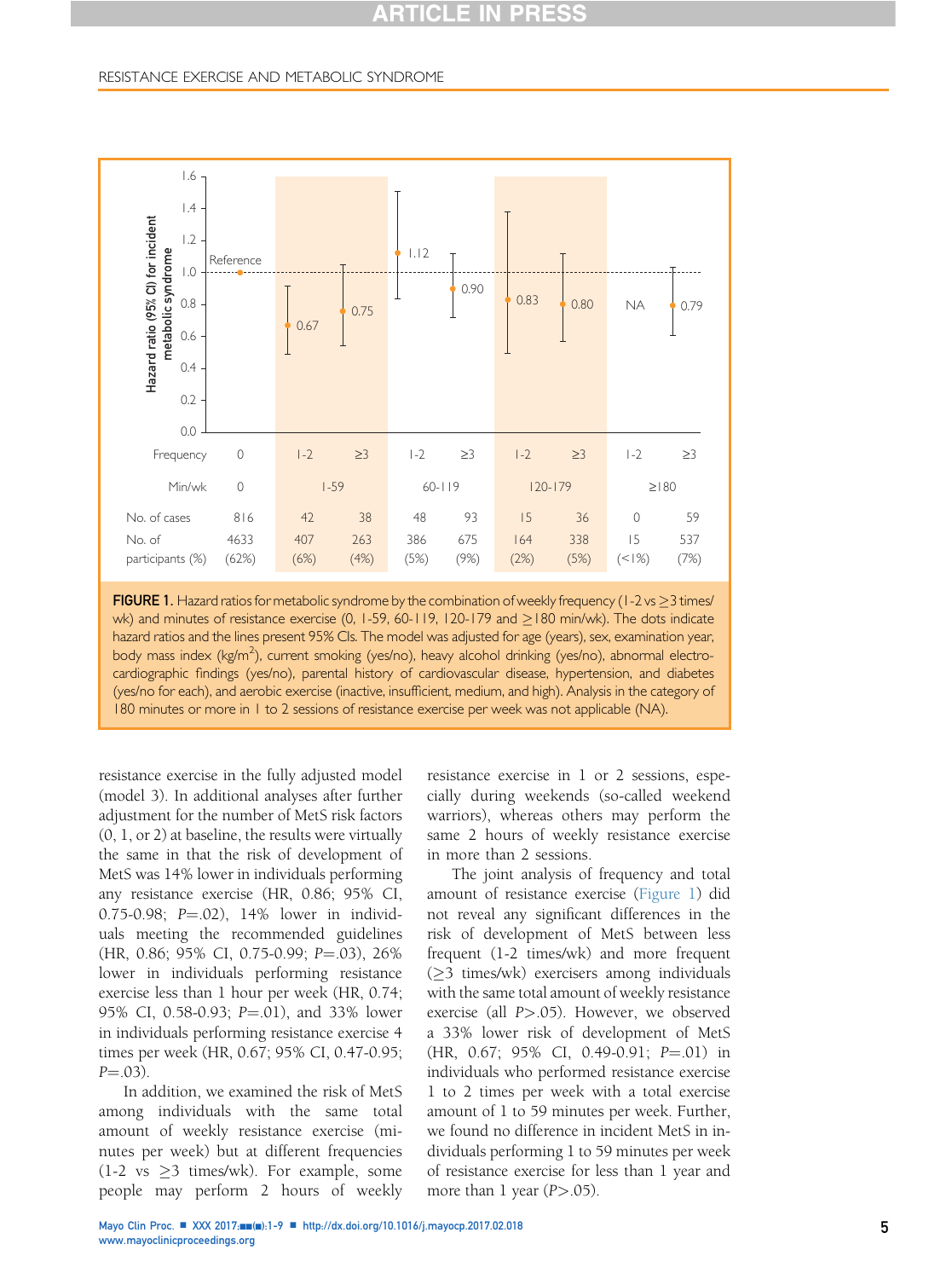

FIGURE 2. Hazard ratios for metabolic syndrome by meeting the 2008 US Physical Activity Guidelines for resistance ( $\geq$ 2 d/wk) and aerobic ( $\geq$ 500 metabolic equivalent [MET] min/wk) activities at baseline. The dots present hazard ratios and the lines the 95% CIs. The model was adjusted for age (years), sex, examination year, body mass index (kg/m<sup>2</sup>), current smoking (yes/no), heavy alcohol drinking (yes/no), abnormal electrocardiographic findings (yes/no), and parental history of cardiovascular disease, hypertension, and diabetes (yes/no for each).

Figure 2 illustrates the independent and combined associations of meeting the resistance and/or aerobic exercise guidelines with incident MetS. We found that individuals meeting both recommended resistance and aerobic exercise guidelines had a 25% lower risk of development of MetS (HR, 0.75; 95% CI, 0.63-0. 89; P<.001) compared with individuals meeting neither guideline.

### **DISCUSSION**

This large cohort study yielded 3 major study findings. First, we documented that participating in resistance exercise, independent of aerobic exercise, significantly decreases the risk of development of MetS compared with no resistance exercise in a middle-aged relatively healthy population  $(P = .006)$ . Specifically, less than 1 hour per week of resistance exercise resulted in significantly lower risk of MetS compared with no resistance exercise  $(P = .003)$ . However, higher volumes of resistance exercise did not provide further benefits ([Table 2\)](#page-3-0), suggesting against the "more is better" philosophy. Second, the combined analysis of weekly frequency and total amount of resistance exercise [\(Figure 1\)](#page-4-0) showed no effect of exercise frequency in incident MetS at a given total volume of resistance exercise.

Therefore, resistance exercise for less than 1 hour per week, regardless of training frequency, may be important in preventing MetS. Third, meeting both resistance and aerobic exercise guidelines was associated with 25% lower risk of development of MetS compared with meeting neither of these guidelines (Figure 2). This finding suggests additional benefits of doing both resistance and aerobic exercise for the prevention of MetS.

Previous studies have indicated a negative association of muscular strength and MetS, which was still present after adjusting for aerobic fitness. $12$  However, the protective effect of muscular strength against MetS might be explained by regular participation in resistance exercise because resistance exercise is a major determinant of muscular strength. $24,25$  Cross-sectional studies of muscle-strengthening PA have also reported a negative association with the prevalence of MetS, $15-17$  which is in line with our findings. Nevertheless, those prior studies only investigated the effect of participating in resistance exercise (yes/no) or meeting the resistance exercise guidelines (yes/no). Conversely, our study further examined the dose-response relationship between resistance exercise and incident MetS across different weekly frequencies and total amounts of resistance exercise. In addition, we also examined the independent and combined effects of resistance and aerobic exercise on the development of MetS.

Several studies have investigated the associations between resistance exercise and type 2 diabetes mellitus, another common metabolic disease. Grøntved et al $19,20$  found a reduced risk of type 2 diabetes mellitus with performance of less than 1 hour of resistance exercise per week in 32,000 men and 99,000 women. In addition, they found that a combination of aerobic and resistance exercise was superior in preventing type 2 diabetes mellitus. We obtained similar results for the prevention of MetS. Further, they found a linear dose-response relationship between the amount of resistance exercise and the risk of incident type 2 diabetes mellitus. In contrast, however, we did not observe a linear dose-response relationship between resistance exercise and the risk of development of MetS, suggesting against the "more is better"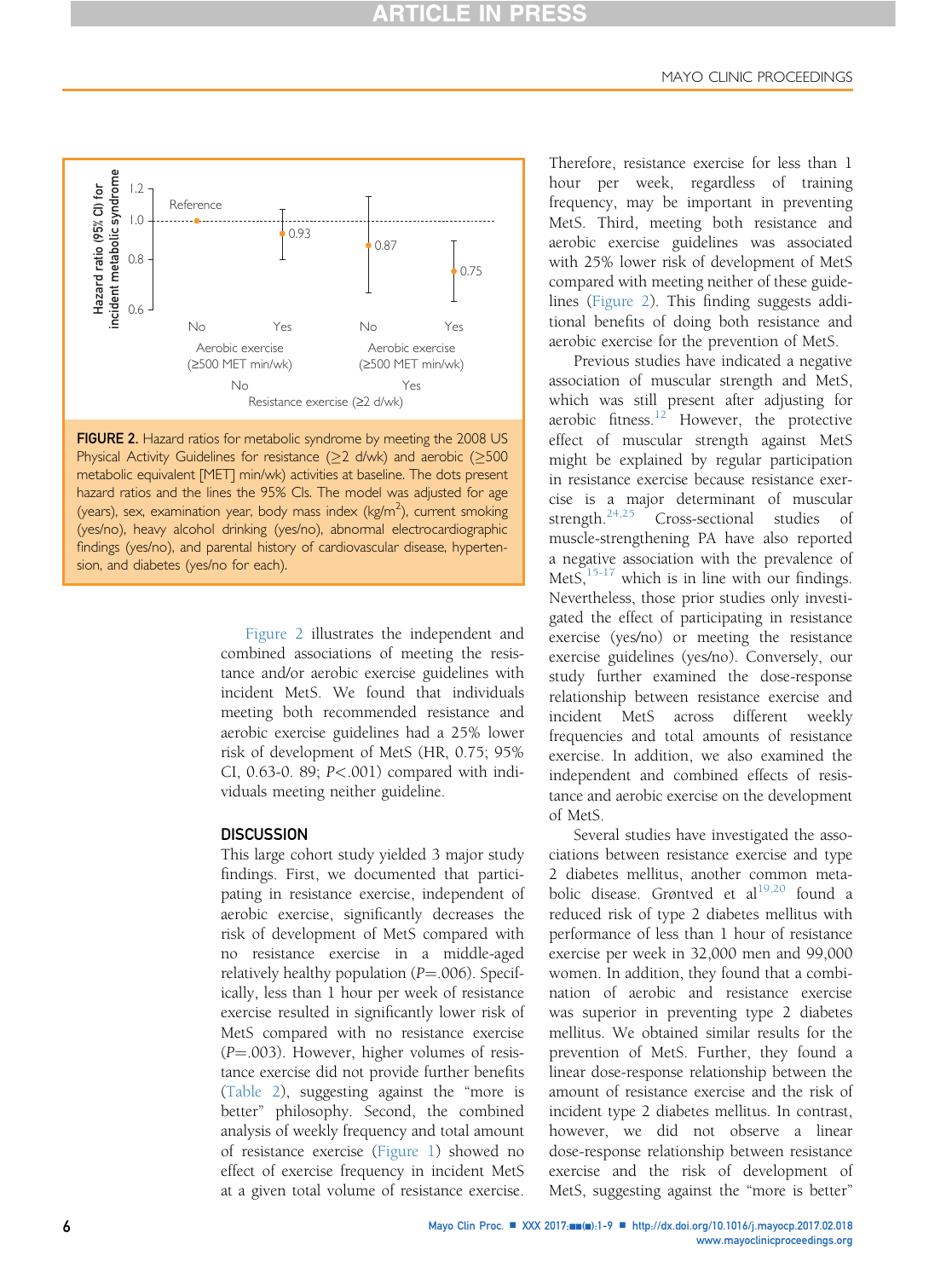hypothesis regarding resistance exercise and development of MetS. However, this finding might be at least partially due to the smaller sample size and number of cases in our study. It is also possible that resistance exercise dose-response curves may be different between MetS and type 2 diabetes mellitus. These contradictory findings suggest that further investigations on dose-response relationships between resistance exercise and different health outcomes are clearly warranted. We also investigated the doseresponse relationship between the frequency of resistance exercise and risk of MetS, documenting significant benefits of performing resistance exercise 4 times per week  $(P=.03)$ . However, this result is somewhat complicated because the frequency does not necessarily fully represent the total amount of resistance exercise. Therefore, the prescription of frequency in the current resistance exercise guidelines may lack sufficient detail, whereas a prescription of total minutes per week might be more appropriate.

The current study found no significant difference in the risk of MetS between 1 to 59 and 180 or more minutes per week of resistance exercise  $(P>0.05)$ , which suggests no additional benefits of higher levels of resistance exercise on the development of MetS. In addition, the dose-response relationship between resistance exercise and MetS may not be linear but reverse J-shaped, which has been found in studies regarding aerobic exer-cise and cardiovascular health.<sup>[26-28](#page-8-0)</sup> Although it is not clear why there are no further benefits on incident MetS by increasing the amount of resistance exercise, it may be related to no significant differences in systolic or diastolic blood pressure and fasting glucose levels across different amounts of resistance exercise  $(P=.67, P=.62, and P=.77, respectively)$ , as shown in [Table 1.](#page-2-0) However, more favorable lipid profiles (triglyceride and HDL-C levels) with increasing resistance exercise ([Table 1](#page-2-0)) may partially explain the benefits of resistance exercise on the development of MetS because blood lipids are the components of MetS. Furthermore, additional analyses revealed no significant differences in risk of MetS in individuals performing 1 to 59 minutes of resistance exercise weekly for less than 1 year and more than 1 year  $(P>0.05)$ . A possible

explanation could be the absence of training progression (no gradual increase in amount and/or intensity of resistance exercise) after a certain period, which results in a stabilization of the muscle mass and strength and therefore no further health benefits. Future studies of long-term resistance exercise training with different doses and intensities are therefore needed to determine the protection against MetS as well as CVD.

In 2004, Lee et  $al^{29}$  $al^{29}$  $al^{29}$  introduced the concept of "weekend warriors," individuals who meet the aerobic exercise guidelines but perform their PA in 1 to 2 days per week, possibly during weekends. They found that weekend warriors still had mortality benefits compared with sedentary individuals, but their benefits were less compared with individuals who were regularly physically active, especially in individuals with major CVD risk factors such as smoking, overweight, and hypertension. In our study, there was no effect of increased frequency with the same amount of resistance exercise (all P>.05). Nevertheless, only individuals performing 1 to 59 minutes of resistance exercise in 1 to 2 sessions per week had significantly lower risk of MetS compared with no resistance exercise  $(P = .01)$ . This finding suggests that even a relatively small amount of resistance exercise once or twice per week may be enough to maximally reduce the risk of MetS, at least from the resistance exercise perspective. However, it should be mentioned that the sample sizes and number of cases were smaller in categories with higher levels of resistance exercise, which reduced the statistical power in these groups.

MetS is more prevalent in older and over-weight individuals.<sup>[1](#page-7-0)</sup> However, subgroup analyses in our study appear to confirm similar negative trends, P>.05 for resistance exercise and MetS in different BMI ( $\textless{}25$  vs  $\textless{}25$  kg/  $\text{m}^2$ ) and age (<50 vs  $\geq$ 50 years) groups (data not shown). The lack of statistical significance was probably due to the small number of participants and MetS cases across these strata. Nevertheless, the reduced risk of MetS by resistance exercise remained significant after adjusting for BMI and age and documents consistency in our findings.

The strengths of this study include a large cohort with a relatively long follow-up. Furthermore, we believe that this is the first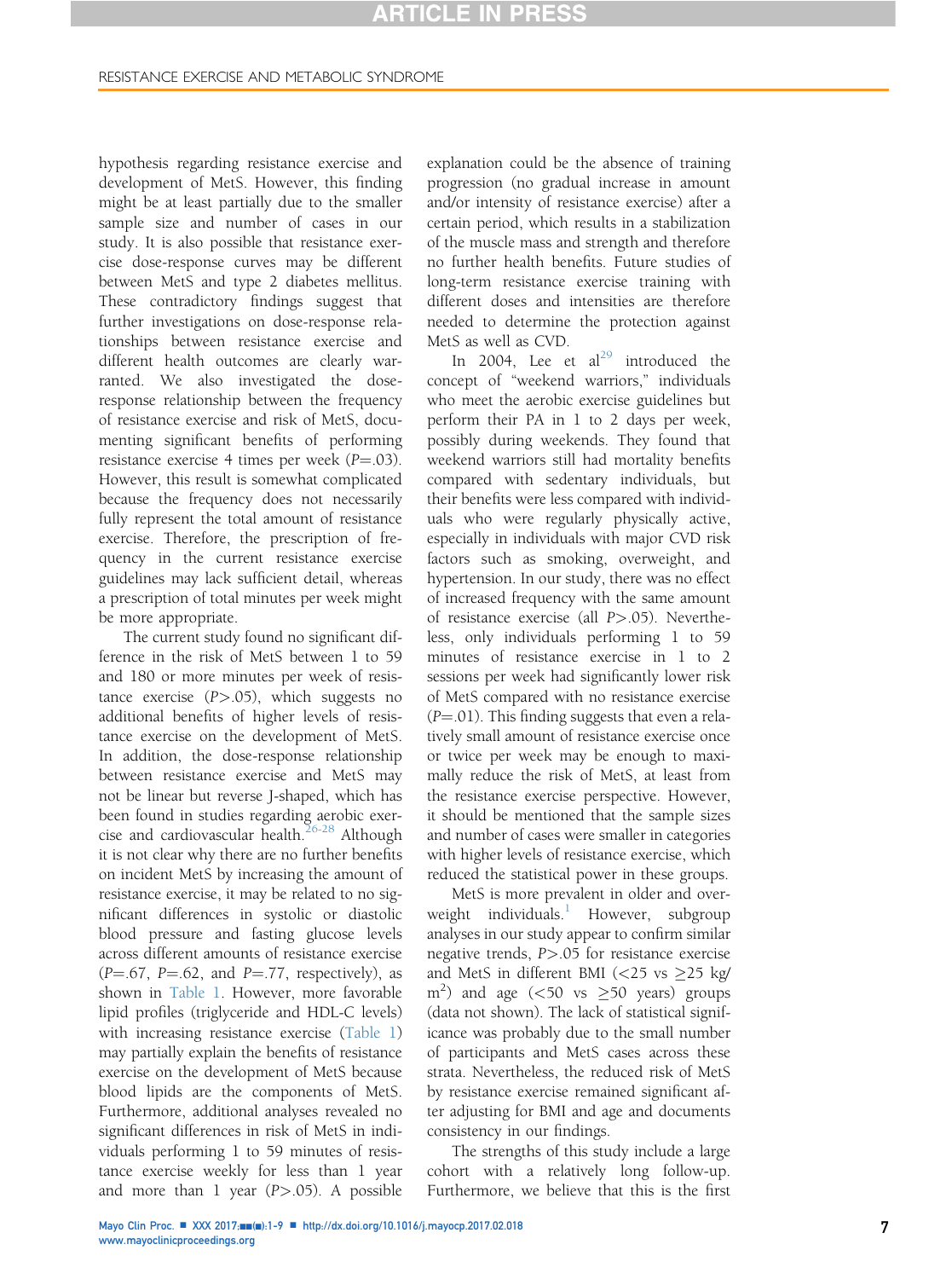<span id="page-7-0"></span>prospective study that investigated the association between resistance exercise and incident MetS. However, limitations of our study include self-reported data on PA, which may cause measurement errors due to overreporting of leisure time PA.[30](#page-8-0) Nevertheless, overreporting generally causes an underestimation of the true effect of exercise on health out-comes.<sup>[31](#page-8-0)</sup> Only baseline levels of PA were used for the analyses, and therefore changes in PA patterns were not included in the study. Our study includes primarily well-educated non-Hispanic whites from middle to upper socioeconomic strata, which may limit the generalizability of the results; thus, the findings may be different in other populations. Conversely, homogeneity in ethnicity and socioeconomic status reduces potential confounding by race/ethnicity, education, and income. Physiologic characteristics of this cohort are also similar to those of other representative population samples. $21$ Another limitation is that we had no information about medications to include in the analyses. Although we adjusted for potential confounders such as medical conditions (eg, hypertension, diabetes, and abnormal electrocardiographic findings) and lifestyle factors (eg, smoking, alcohol intake, and BMI), randomized controlled trials of resistance exercise are warranted to remove those confounding biases in the future.

### **CONCLUSION**

Meeting the resistance exercise guidelines, independent of aerobic exercise, decreases the risk of development of MetS in a middleaged adult population. In particular, relatively smaller amounts of resistance exercise, less than 1 hour in 1 to 2 sessions per week as could be seen in the weekend warrior profile, resulted in the highest reduction in the risk of development of MetS compared with no resistance exercise. Also, meeting both resistance and aerobic exercise guidelines is superior in preventing MetS. Therefore, resistance exercise, independent of and combined with aerobic exercise, should be included in PA routines for the prevention of MetS. Clinicians should routinely recommend resistance exercise training, in addition to aerobic training, for the prevention of MetS and future CVD risk. In addition, individuals with CVD risk

factors should consider a more individualized, safe, and effective exercise program under the direction of a qualified exercise professional.

### ACKNOWLEDGMENTS

The authors thank the Cooper Clinic physicians and technicians for collecting the baseline data and staff at the Cooper Institute for data entry and data management. The content of this article is solely the responsibility of the authors and does not necessarily represent the official views of the National Institutes of Health.

Abbreviations and Acronyms:  $BMI =$  body mass index;  $CVD =$  cardiovascular disease;  $HDL-C =$  high-density lipoprotein cholesterol;  $HR =$  hazard ratio;  $MET =$  metabolic equivalent; **MetS** = metabolic syndrome;  $PA$  = physical activity

Affiliations (Continued from the first page of this article.): South Carolina, Columbia, SC; Department of Education, University of Almería, Almería, Spain (E.G.A.); Department of Physical Education and Sport, Faculty of Sport Sciences, University of Granada, Granada, Spain (J.R.R.); and Department of Cardiovascular Diseases, John Ochsner Heart and Vascular Institute, Ochsner Clinical School-University of Queensland School of Medicine, New Orleans, LA (C.J.L.).

Grant Support: This study was supported by grants AG06945, HL62508, DK088195, and HL133069 from the National Institutes of Health.

Potential Competing Interests: Dr Blair has received unrestricted research grants from The Coca-Cola Company, but these grants were not used to support this work.

Correspondence: Address to Duck-chul Lee, PhD, Department of Kinesiology, Iowa State University, 251 Forker Bldg, 534 Wallace Rd, Ames, IA 50011-4008 ([dclee@iastate.edu](mailto:dclee@iastate.edu)).

#### REFERENCES

- 1. Ford ES, Li C, Zhao G. Prevalence and correlates of metabolic syndrome based on a harmonious definition among adults in the US. J Diabetes. 2010;2(3):180-193.
- 2. Eckel RH, Grundy SM, Zimmet PZ. The metabolic syndrome. Lancet. 2005;365(9468):1415-1428.
- 3. National Cholesterol Education Program Expert Panel on Detection Evaluation, and Treatment of High Blood Cholesterol in Adults. Third Report of the National Cholesterol Education Program (NCEP) Expert Panel on Detection, Evaluation, and Treatment of High Blood Cholesterol in Adults (Adult Treatment Panel III) final report. Circulation. 2002;106(25): 3143-3421.
- 4. DeFina LF, Vega GL, Leonard D, Grundy SM. Fasting glucose, obesity, and metabolic syndrome as predictors of type 2 diabetes: the Cooper Center Longitudinal Study. J Investig Med. 2012;60(8):1164-1168.
- 5. Ford ES, Li C, Sattar N. Metabolic syndrome and incident diabetes: current state of the evidence. Diabetes Care. 2008;31(9): 1898-1904.